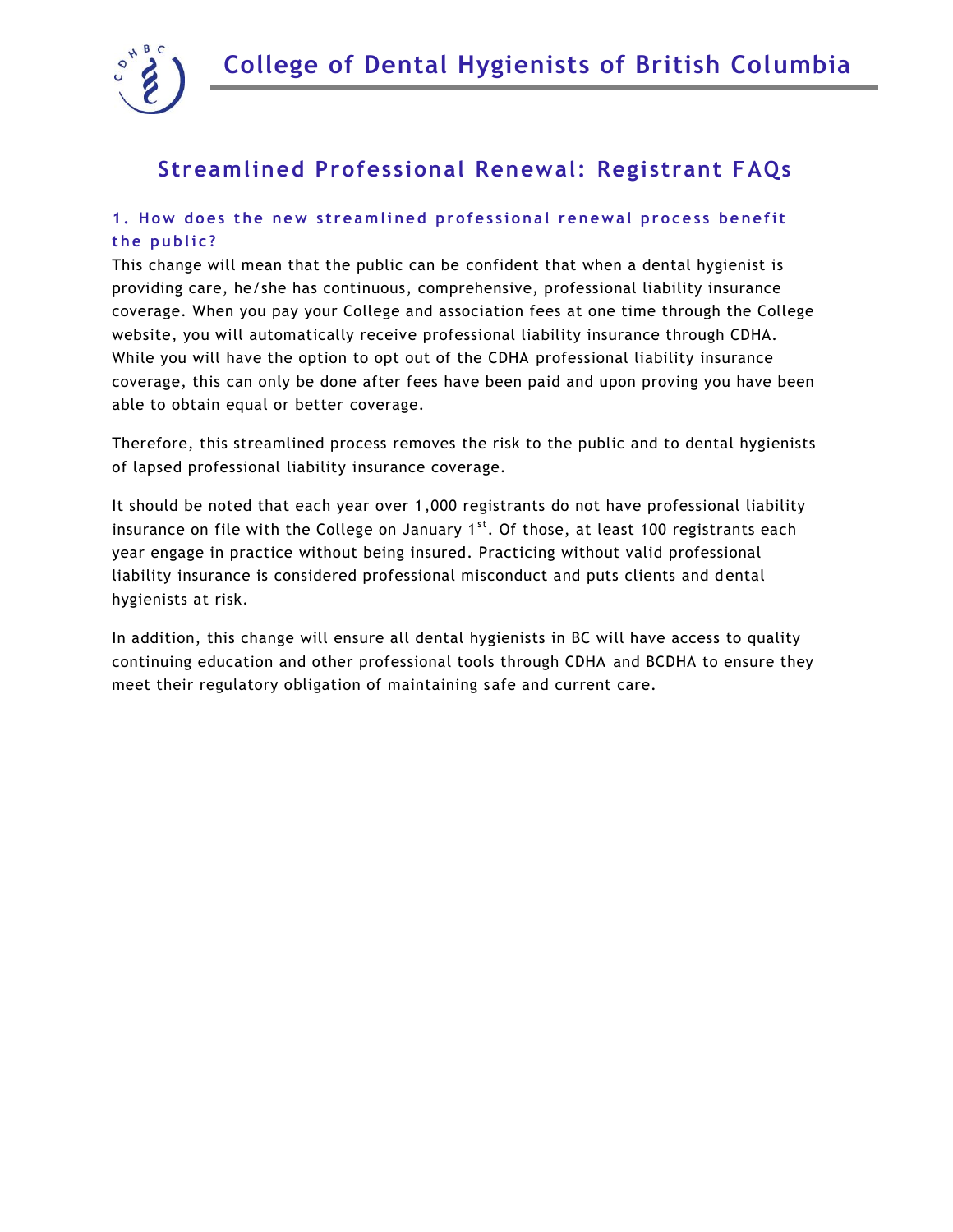

## **2. What will this mean for practicing registrants?**

Starting in 2017, all practicing dental hygienists in BC will be required to pay fees to both the College and the associations at the same time during the College renewal period. The new streamlined renewal means that all practicing dental hygienists in BC will enter their information and pay all their professional fees at one time on the College website during the College's renewal period. As a result, all practicing dental hygienists will be automatically covered by CDHA professional liability insurance.

If you are already a CDHA/BCDHA member, beginning in 2017 you will renew your membership at the same time that you renew your CDHBC registration.

If you are not already a CDHA/BCDHA member, you will be required to pay fees to the associations and be automatically given membership and professional liability insurance at the same time that you renew your CDHBC registration.

All dental hygienists will need to ensure that they have professional liability insurance coverage until February 28th, 2017. You can either obtain this by purchasing a CDHA/BCDHA membership for this interim period with a reduced fee in the fall of 2016, or through your current insurance provider.

If you do not wish to be affiliated with CDHA/BCDHA for membership and/or other benefits, you may opt out. In addition, if you can demonstrate that you are able to obtain an equal or higher level of professional liability insurance, you can opt out of the CDHA professional liability insurance as well. However, fees will not be refunded if you choose to do this.

#### **3. What does this mean for non-practicing registrants?**

Non-practicing registrants are not required to carry current professional liability insurance and will therefore only be required to pay for the non-practicing CDHBC registration fee. In order to move to a full practicing category, the CDHA/BCDHA fee would be collected along with the additional registration fee due. If a non-practicing registrant wishes to purchase a CDHA/BCDHA support membership, they can contact CDHA directly.

#### 4. Does this mean I have to pay all professional fees at one time?

Yes, all professional fees will be due during the College's renewal period which is in January and February of each year. In order to make this more manageable for dental hygienists, the College is offering a fully refundable deposit plan through the registrant's profile on the CDHBC website.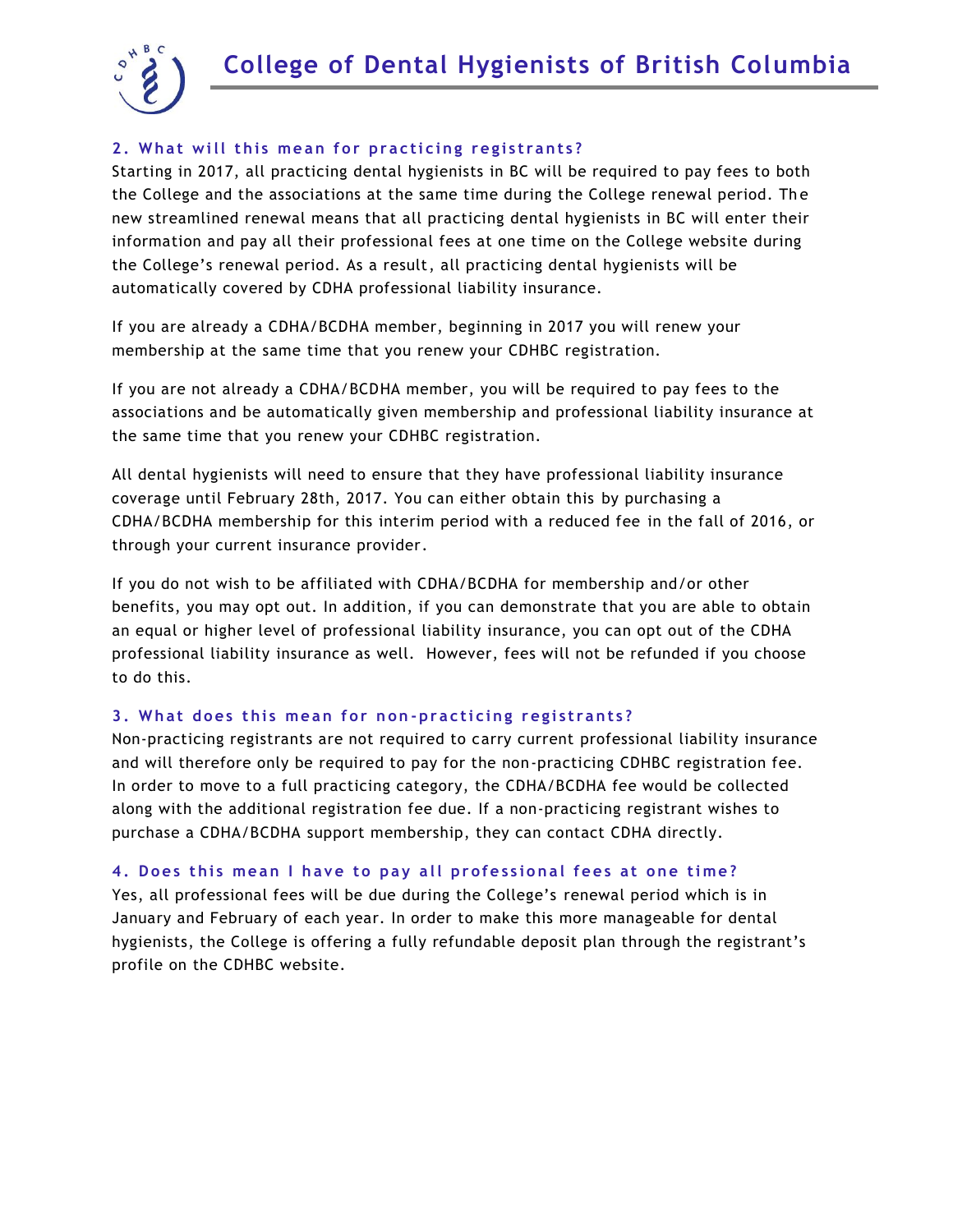



#### **5. How does the refundable deposit plan work?**

Starting on March 18, 2016 you may choose to make payments through a credit card to a refundable deposit account. This system can be accessed under the 'Make a Payment' tab of your registrant profile on the CDHBC website.

You can set up an amount and schedule of your choosing. They can be set up either on a monthly basis or even as a one-time payment. Any amount accumulated by January 2017 will be put towards the cost of your 2017-2018 renewal. This prepaid deposit amount is refundable if you decide to move out of province or cancel your registration prior to renewal.

# 6. Does this mean that the College and the associations are now one **o rg a ni za ti o n ?**

The College is authorized to collect funds as an agent for the associations. When a registrant renews, these funds are transferred directly to the associations. The College and associations are not affiliated and remain three completely separate entities with different mandates.

Your College registration number will remain separate and distinct from your CDHA/BCDHA membership number.

#### **7. Why did the College do this?**

The College believes that by aligning the renewal year of the associations with the College and collecting all professional fees from all dental hygienists in BC during the College's renewal period, there will be significant benefits to both the public and dental hygienists. These benefits include:

- $\triangleright$  The public will be assured that all dental hygienists in BC will automatically have access to comprehensive and continuous professional liability insurance coverage
- $\triangleright$  All dental hygienists will have access to the tools offered by the associations such as continuing education opportunities and other support systems to meet their obligations to the College and ensure they are providing competent and ethical care to the public
- $\triangleright$  Registrants will only have one deadline to remember and one place to renew
- $\triangleright$  Registrants will no longer have to send proof of professional liability insurance to the College
- $\triangleright$  Dental hygienists will only need to contact the College to update their contact information if it changes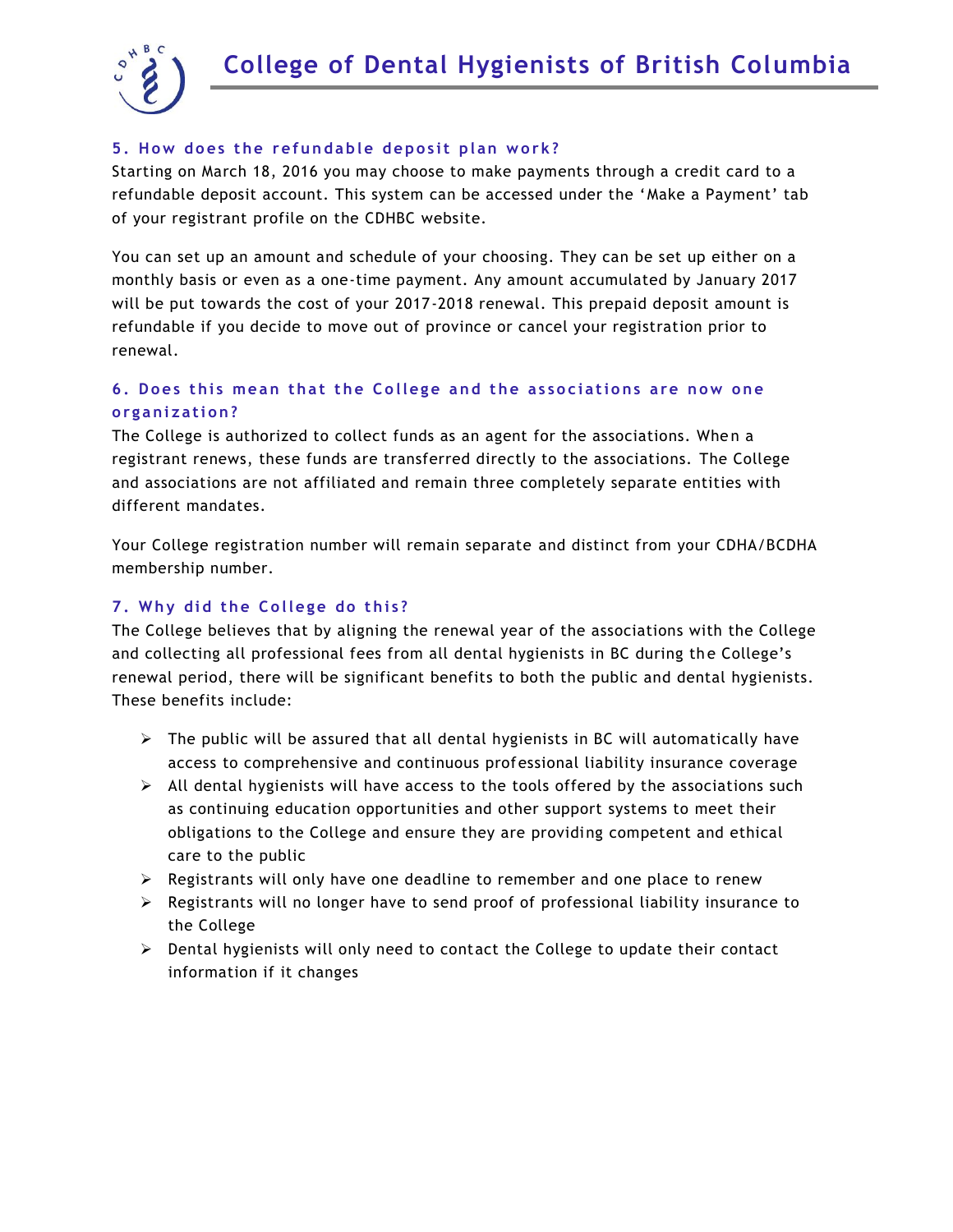

## 8. Is this change within the College's mandate?

The College believes that this change has significant benefits to the public and therefore is in line with its mandate of public protection. The public now can be confident that when they receive care from a dental hygienist, he/she has continuous, comprehensive, professional liability insurance coverage. Furthermore, this change will ensure all practicing dental hygienists in BC will have access to quality continuing education and other professional tools through CDHA and BCDHA to ensure they meet their regulatory obligation of maintaining safe and current care.

Section 19(q.1) of the *Health Professions Act* states that a College's bylaws can do the following:

*"provide for payment by registrants, to the college as the agent for a health profession association or similar organization, of an amount equivalent to the fees of the association or organization, whether or not the registrant is a member of the association or organization"*

Section 25.1 of the College's bylaws that were amended on March 31st, 2015 state: *(1) In this section, "association" means a health profession association as defined in section 1 of the Act or similar organization, whose members are registrants or persons registered or licensed for the practice of dental hygiene in another Canadian jurisdiction.*

*(2) In each fiscal year, the college may collect from registrants an amount equivalent to the annual fees of an association, whether or not the registrant is a member of the association, provided that the board and the association execute a written agreement to that effect.*

*(3) Funds received by the registrar under subsection (2) are collected by the college as agent for the association and are held by the college on trust for the association.*

The Board signed a written agreement with CDHA in March 2016 for CDHBC to act as an agent to collect CDHA and BCDHA fees.

#### **9. How many registrants are currently CDHA/BCDHA members?**

73% of registrants are already members of CDHA/BCDHA. 27% of registrants receive their professional liability insurance through other providers.

## 10. I want to purchase a higher level of professional liability insurance, **can** 1?

Yes, you have the option to enhance your basic professional liability insurance coverage. This can be done by contacting CDHA directly or using another professional liability insurance provider.